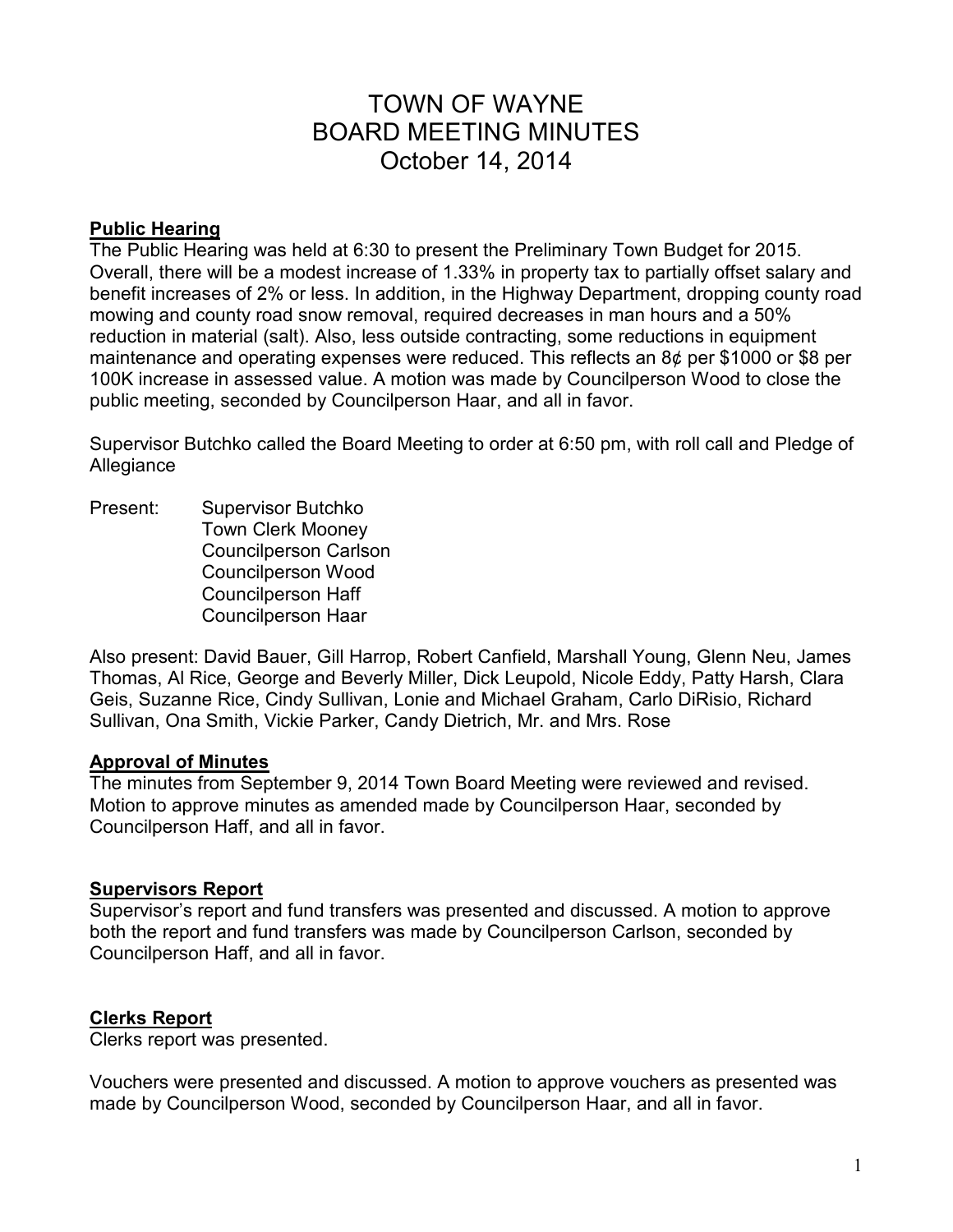# **Justice Report**

Report was reviewed. No discussion.

Discussion and adoption of town resolution #6 for an application to be made to apply for a Justice Court Assistance Program (JCAP) grant for up to \$30,000 for upgrades and improvements for the Town's Justice Court. A motion to adopt said resolution was made by Councilperson Haar, seconded by Councilperson Wood. All in favor and roll call vote as follows:

- Councilperson Wood Aye
- Councilperson Haff Aye
- Supervisor Butchko Aye
- Councilperson Haar Aye
- Councilperson Carlson Aye

# **Highway Superintendent Report**

Journal was reviewed and discussed.

Highway Superintendent Bauer presented the Annual Certification of Local Highway Mileage report. Town of Wayne currently has 67.48 total lane miles of roads owned by this jurisdiction.

There was discussion of the implementation of the current Road Use Agreement (RUA).

There was discussion regarding the purchase of a new road roller machine. A motion to purchase a new road roller not to exceed \$104,000 was made by Councilperson Wood, seconded by Councilperson Haar. All in favor and roll call vote as follows:

- Councilperson Wood Aye
- Councilperson Haff Aye
- Supervisor Butchko Aye
- Councilperson Haar Aye
- Councilperson Carlson Aye

# **Property Assessor Report**

No report this month.

# **Code & Zoning Officer**

Review of reports as submitted.

There is an oversight in the Land Use Regulations (LUR) between whether a campground can or cannot be allowed in a commercial district. Mr. and Mrs. Rose brought up concerns regarding their property. A motion was made for a proposed clarification to the current Land Use Regulations in section 6.2.3, under General Uses, to allow campgrounds to be legal in commercially zoned areas of the town. This will be local law #2 and sent to the State.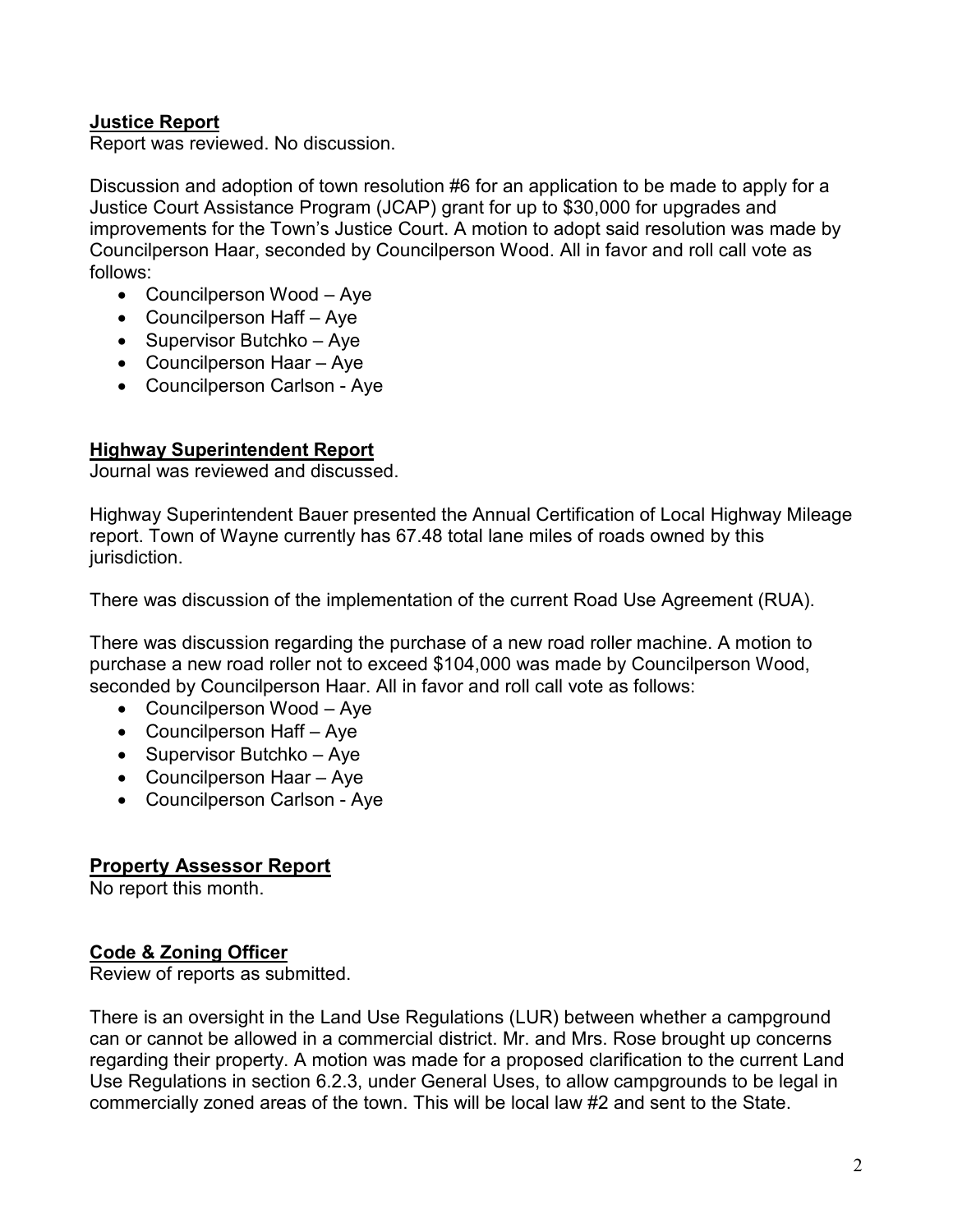The motion was made by Councilperson Carlson, seconded by Councilperson Haar. All in favor and roll call vote as follows:

- Councilperson Wood Aye
- Councilperson Haff Aye
- Supervisor Butchko Aye
- Councilperson Haar Aye
- Councilperson Carlson Aye

A public hearing will be held October 21, 2014, at 6:30 to discuss this proposed clarification. (Campground)

It appears that the LUR indicates the ability for an accessory building to stand alone on a parcel, whereas, the LUR definitions imply that an accessory building cannot stand alone, but requires a principle building. Mr. DiRiso brought up concerns regarding his property.

The Planning Board will have a special session October 21<sup>st</sup> at 7 pm to review the current land use regulations and made modifications specific to accessory structures. A public hearing will be held November 11, 2014, at 6:30 to discuss these proposed changes. (Accessory)

# **Watershed**

Reviewed the KWIC report.

There has been over a 66% reduction in failed systems since October 2012.

There was discussion of modifying fee schedule for multiple inspections.

### **Planning Board**

Minutes were reviewed.

A formal letter (based on the draft supplied by the Hydro Plant project team) to Hon. Burgess (from the Public Service Commission) from the Town Board regarding the Hydro Plant and Wayne's plans with it and its contribution to public use will be sent.

### **Dog Control Officer**

Review of report as submitted.

### **History Group**

Review of report as submitted.

Will defer discussion of archive project until next month.